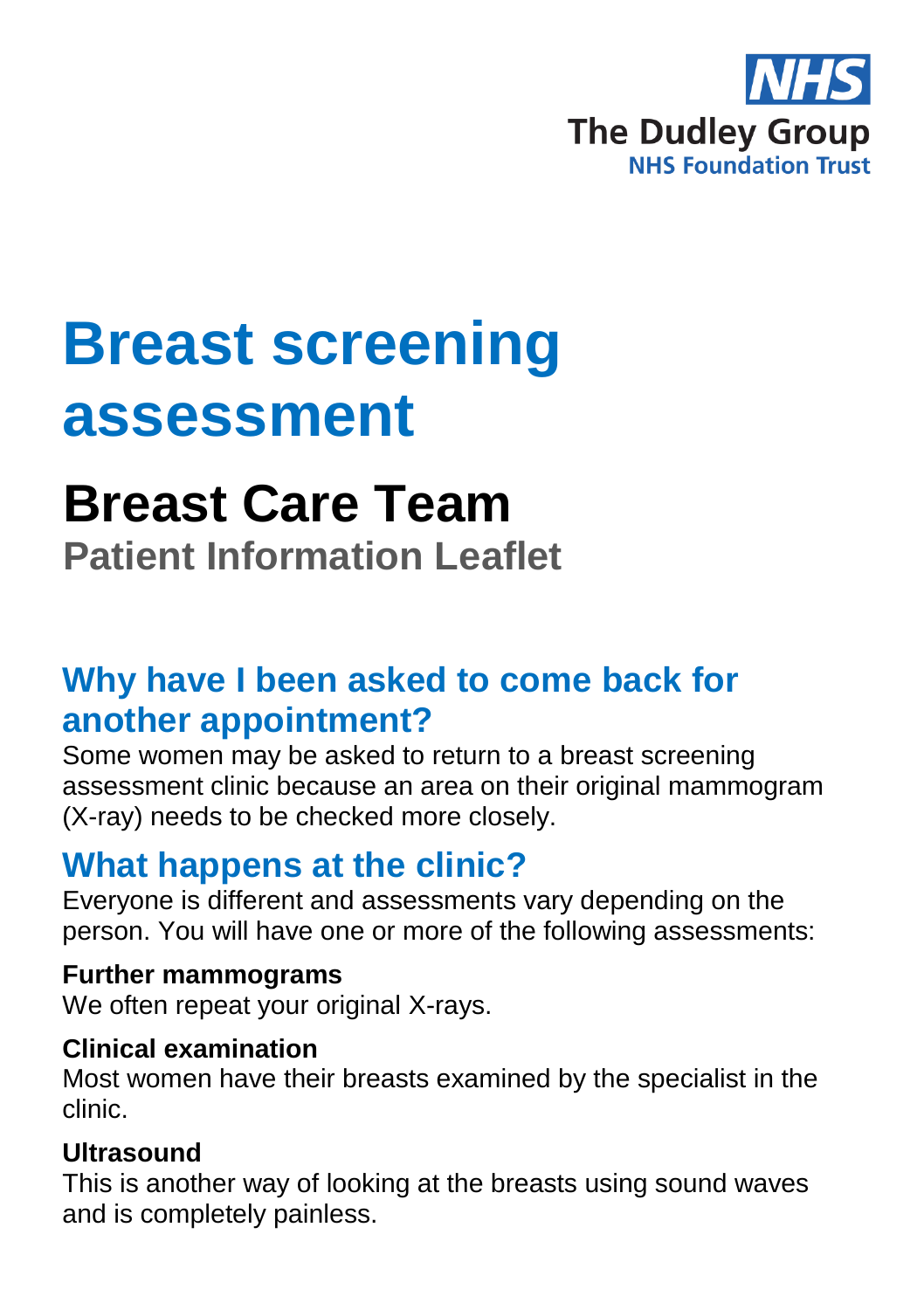## **Needle (core) biopsy**

Some women will require a needle biopsy. This is carried out to obtain a sample of breast tissue for diagnosis. A small amount of tissue is taken, using local anaesthetic to numb the skin. You should feel fine after the biopsy and be able to carry on as usual afterwards.

### **Fine needle aspiration (FNA)**

We sometimes need to take a sample of cells for diagnosis using a small needle.

Most women attending this clinic are found to have no serious abnormalities in these tests.

The visit can take up to three hours. You are very welcome to bring your partner, a friend or relative with you. However, they may not be able to stay with you during your assessment examinations due to a lack of space in the room. They can, however, remain in the waiting area.

## **Who will I see at the clinic?**

At the assessment clinic you will meet some of the specialist Breast Care Team. These may include advanced practitioners, radiographers, radiologists and breast care nurses. Please note that not all of the health professionals you meet will be female.

The staff will explain the procedures and answer any questions you may have both before and during your assessment.

You will be given the contact details of a breast care nurse in case you wish to contact anyone after your assessment appointment.

# **When will I get the results?**

Where possible the results of your assessment will be given to you before you leave the clinic. However, this will not be possible if you have had a needle biopsy or FNA. Results are usually available within a week and are given out at a subsequent clinic appointment. We sometimes have to repeat a biopsy and occasionally we may need to change an appointment. In either of these cases, you will be contacted by telephone or letter.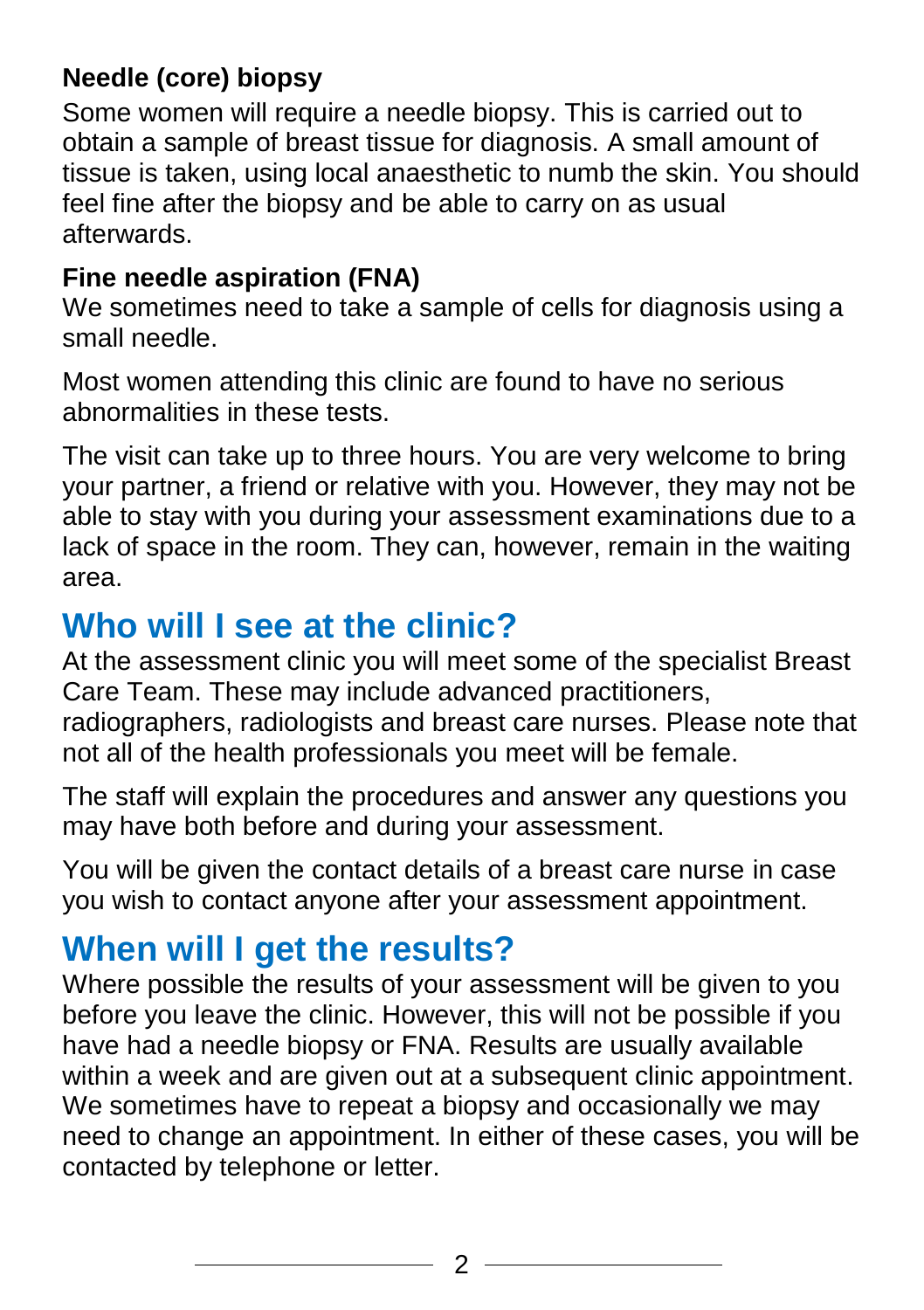# **Additional information**

- Please do not use spray deodorants or talc before you come to the appointment. Roll-on deodorants can be used.
- You may find it more convenient to dress in separate tops and bottoms.
- If you have a needle biopsy or FNA, you will be given information about this and aftercare instructions. If you are claiming any benefits, you may be entitled to travelling expenses so please ask when you arrive.